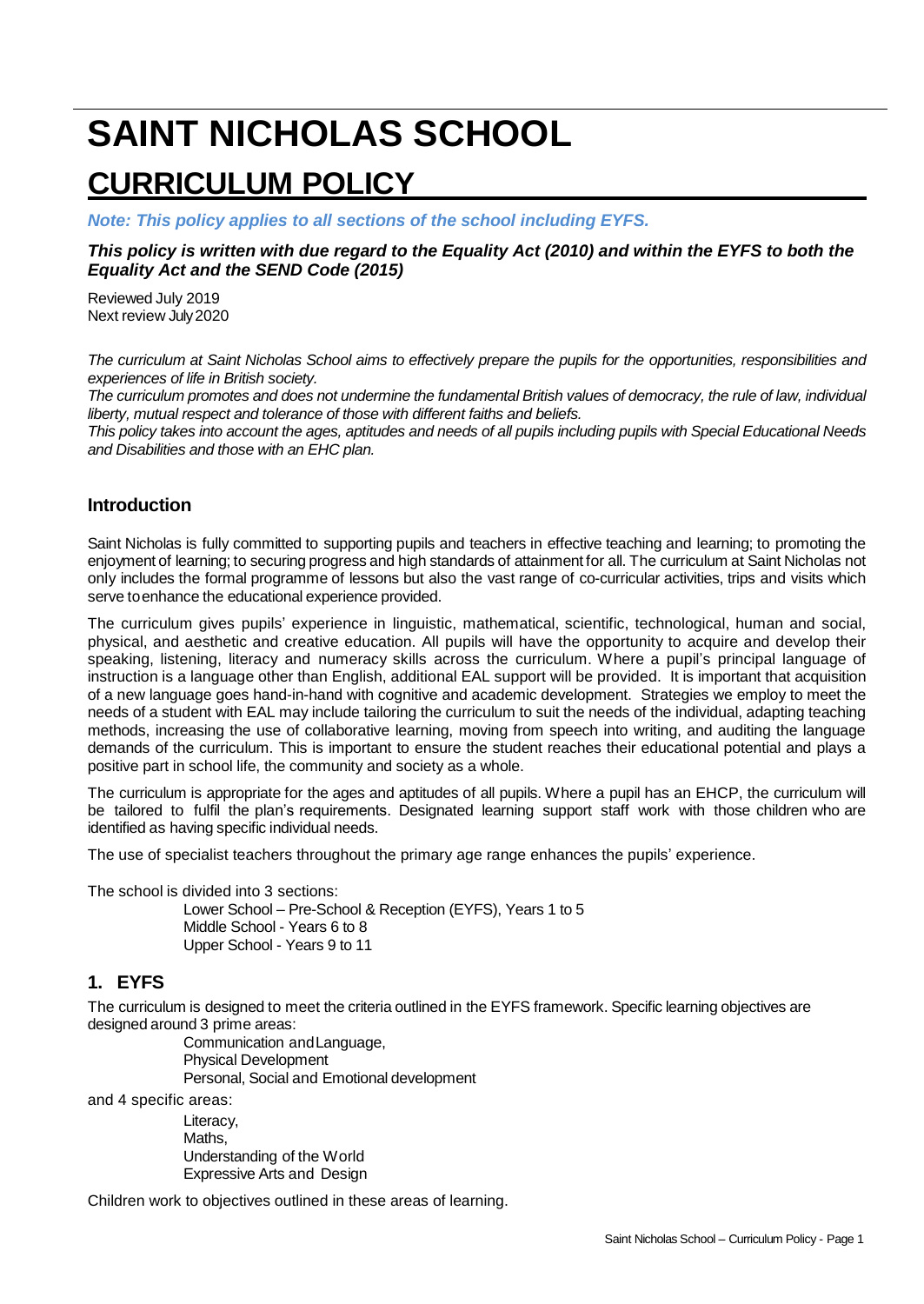In Pre-School pupils are taught PE & Games by specialist teachers.

In Reception specialist teachers deliver the lessons in music, drama and PE & Games.

# **1.1. Lower School**

# **Key Stage 1 & 2 – Years 1 to 5**

The curriculum broadly follows the statutory requirements outlined in the National Curriculum for Key Stage 1&2. This comprises English, maths, sciences, geography, history, religious studies, art & design, computing and PSHEE. Pupils are also taught French, music, drama and PE & Games by specialist teachers. All subjects have discrete teaching time with English and maths taught every day.

## **1.2 Middle School – Years 6 to 8**

# **Key Stage 3**

From Years 6 to 8 the curriculum follows the Framework for Key Stage 3. This comprises English, maths, separate sciences (biology, chemistry and physics), French, geography, history, religious studies, art, music, design & technology, food technology, computing, PSHEE, PE and Games. In September of Year 7 German and Latin are introduced with pupils electing to continue one of these from the beginning of the Spring Term. Some subjects are taught in form groups which are mixed ability, others are taught in ability sets. The exact pattern of the setting may vary from year to year depending on the ability spread of the year-group.

# **1.3 Upper School – Years 9 to 11**

Most pupils will follow a programme with nine or ten GCSEs made up from a curriculum of Core and Optional Subjects. In some circumstances, where possible, this 'common' curriculum may be adjusted to meet individual needs.

#### *Core Subjects*

All pupils must study English Language, English Literature, mathematics and three sciences; biology, chemistry and physics. This examinable component of the core curriculum leads to the potential for pupils to gain five or six GCSEs, the exact number dependent on whether pupils take separate science (3 GCSEs) or Core / Addition Science (2 GCSEs). As part of the core curriculum pupils also have weekly lessons in Games, Physical Education and Personal, Social, Health & Economic Education.

#### *Optional Subjects*

Pupils choose four options from; art, computer science, drama, food technology, French, German, geography, history, Latin, music, PE and 3D design. It is expected that students opt for at least one modern foreign language although in exceptional circumstances this requirement may be waived in consultation between the student, parents and the school.

# **2. PERSONAL, SOCIAL, HEALTH and ECONOMIC EDUCATION.**

Personal, social and health education (PSHEE) is taught throughout the school and reflects the school's aims and ethos. The PSHEE curriculum enables children to become healthy, independent and responsible members of society. We encourage our pupils to play a positive role in contributing to the life of the school and the wider community. In so doing we promote their personal and Social, Moral, Cultural and Spiritual development.

We teach our pupils how society is organised and governed, about their rights and responsibilities and what it means to be a positive member of a diverse, multicultural society. The PSHEE programme encourages respect for all people including those with protected characteristics as defined by the Equality Act 2010.

Pupils are encouraged to think of others and to be aware of others' needs by supporting various charities. Pupils learn about the safe use of the internet through PSHEE and computing lessons and through targeted assemblies which raise the awareness of risk and best practice. Pupils have the opportunity to take on positions of responsibility throughout the school. Opportunities to further enhance pupils' personal development are taken within regular assemblies and throughout the curriculum.

Careers guidance, within PSHEE, aims to enable pupils to make informed choices about a broad range of options, including timely advice to help them choose GCSE courses and their destinations after leaving Saint Nicholas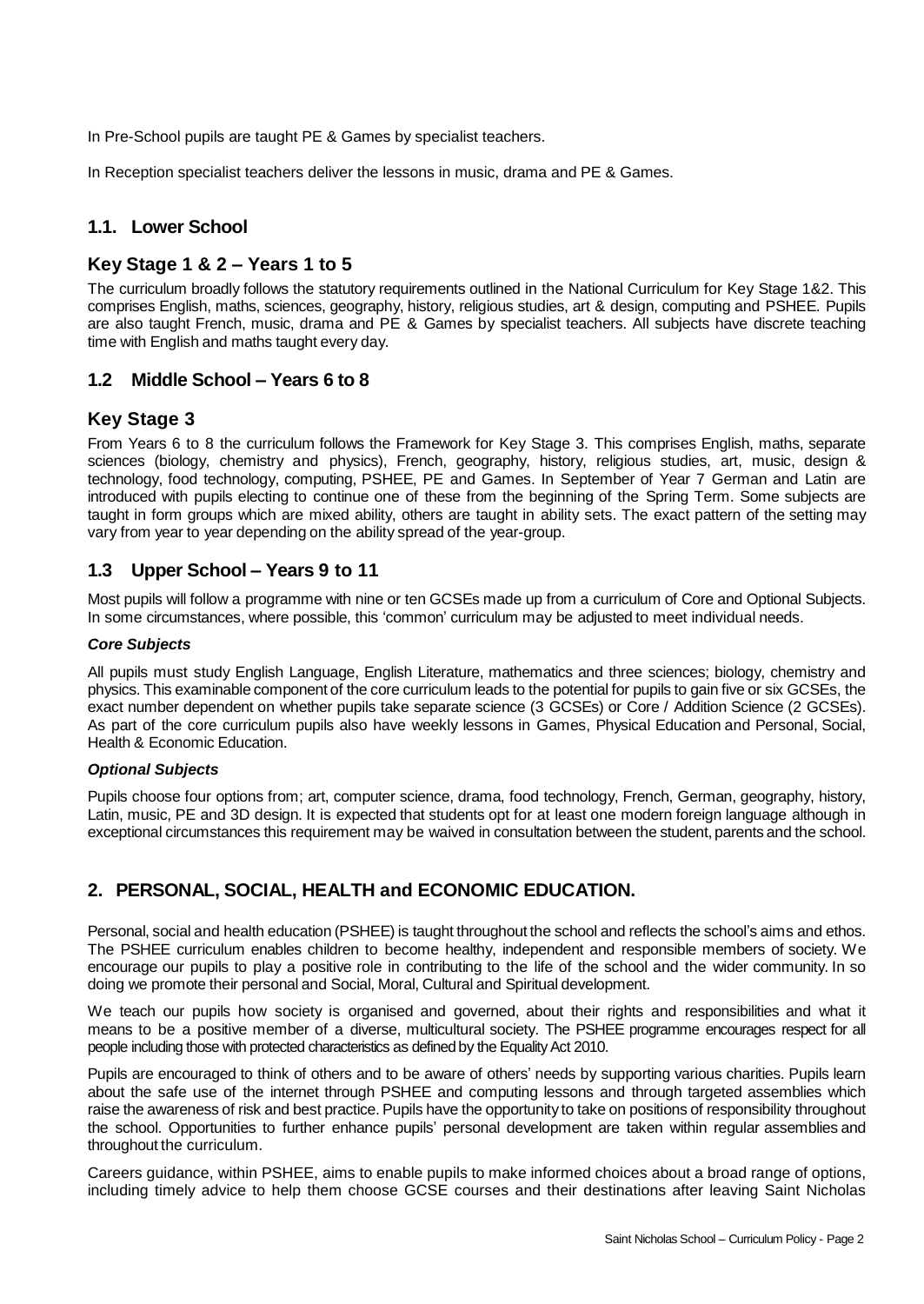School. Our careers programme allows students to develop a knowledge and understanding of the education, training and employment opportunities available to them after they leave Saint Nicholas. We support students in exploring the range of different routes through education and into the various careers available to them after they leave the school. We provide opportunities for students to develop skills that will make them more employable and will benefit them in the workplace. Additionally, we facilitate student encounters with employees and employers, further education providers and higher education providers, to provide a range of impartial advice and support. We also help the students develop an understanding of themselves and how their particular attributes, aspirations and like and dislikes may affect their choice of career. We offer independent careers advice to both key stage 3 and 4.

In the Lower School, PSHEE is delivered by the Class Teachers for one hour per week. In the Middle School, PSHEE is delivered by a specialist teacher for an hour per week within a timetabled lesson. In the Upper School PSHE is delivered through the Pathways programme which is supported by a large team of staff and a range of specialist visiting speakers. The Pathways programme incorporates key life skills, careers education, citizenship, enterprise, financial capability, first aid and self-defence, outdoor learning and health and well-being. The careers programme is designed to inform pupils impartially about the range of career options open to them and to enable them to make informed choices about the future. Pupils are encouraged to fulfil their potential. Pupils are also provided with opportunities to develop leadership skills through the DofE Award programme and to work in the community.

# **3. LEARNING SUPPORT**

Students who are identified as having a special educational need or disability are provided with a curriculum that is fully accessible and takes into consideration their cognitive, physical, mental and/or social needs. It is important to ensure each student reaches their educational potential and is able to access their education and full potential regardless of the barriers to learning. Strategies required to meet the needs of a student with a special need or disability may include tailoring the curriculum, adapting teaching methods, differentiating resources, in-class support from a learning support assistant, and 1:1 or small group intervention.

Further detail is in the separate Learning Support policy.

# **4. PROMOTING BRITISH VALUES**

We recognise not only the importance of allowing students to flourish academically but we also embrace our wider role in preparing them for their adult life beyond the formal examined curriculum. Part of our role in that preparation is ensuring that we promote and reinforce British values to our students.

The government set out its definition of British values in the 2011 Prevent Strategy and subsequently updated (most recently in September 2015). It considers British Values to be democracy, rule of law, individual liberty, mutual respect and tolerance of those of different faiths and beliefs. At Saint Nicholas School these values are reinforced in a pervasive manner and permeate the school community.

The examples that follow are an indication of some of the many ways we seek to embed British values at Saint Nicholas School and should be seen as an indication of our approach rather than an exhaustive list.

## **4.1 Democracy**

At Saint Nicholas School the principle of democracy is consistently reinforced, with the democratic process being employed for important decisions within the school community, for instance, elections or the school council. The principle of democracy is further explored in History and Religious Studies as well as in tutor time and assemblies.

# **4.2 The rule of law**

The importance of laws and respect for the law is appropriately reinforced within the school setting as a respect for school rules. Within PSHEE and within assemblies, students are taught the values and reasons behind laws, how they govern and protect us and the consequences when laws are broken. Visits from authorities such as the Police and Fire Service are annual events at the school and help reinforce this message.

## **4.3 Individual liberty**

Within Saint Nicholas School students are actively encouraged to make independent choices knowing that they are in a safe, secure and supportive environment. As a school we educate and provide boundaries for students to make choices safety, through the provision of a safe environment and an empowering education. Students are encouraged to know, understand and exercise their rights, responsibilities and personal freedoms and receive advice about how to exercise these safely, for example through our exploration of E-Safety in computing and their tutor time activities.